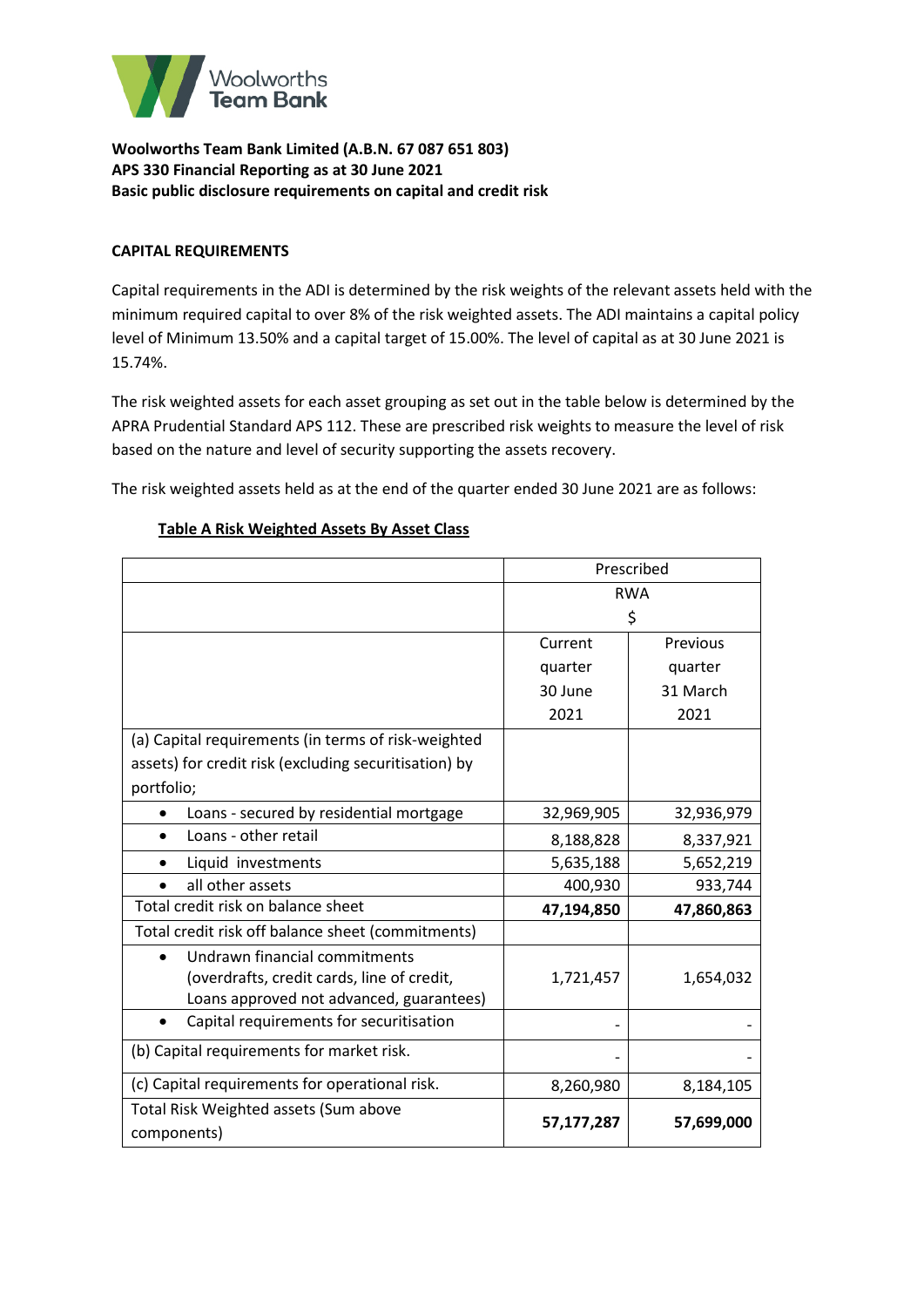

### **CAPITAL HELD BY THE ADI**

The capital held by the ADI exceeds the policy and minimum capital prescribed by the APRA Prudential Standards. This excess facilitates future growth within the ADI.

The capital ratio is the amount of capital described in Table B divided by the risk weighted assets.

### **Table B**

|                      | Capital         |                  | Capital Ratio   |            |
|----------------------|-----------------|------------------|-----------------|------------|
|                      |                 |                  |                 |            |
|                      | Current quarter | Previous quarter | Current quarter | Previous   |
|                      | 30 June         | 31 March         | 30 June         | quarter 31 |
|                      | 2021<br>2021    |                  | 2021            | March      |
|                      |                 |                  |                 | 2021       |
| Common Equity Tier 1 | 8,763,242       | 8,710,287        | 15.27%          | 15.10%     |
| Tier 1               | 8,763,242       | 8,710,287        | 15.27%          | 15.10%     |
| <b>Total Capital</b> | 9,034,012       | 8,981,244        | 15.74%          | 15.57%     |

### **CREDIT RISK**

### **(i) CREDIT RISK – INVESTMENTS**

Surplus cash not invested in loans to members are held in high quality liquid assets. This included the funds required to be held to meet withdrawal of deposits by members of the ADI.

The ADI uses the ratings of reputable ratings agencies to assess the credit quality of all investment exposure, where applicable, using the credit quality assessment scale in APRA Prudential Guidance in APS112. The credit quality assessment scale within this standard has been complied with.

The Table C below excludes the Equities and Off Balance Sheet exposures. Off Balance Sheet exposures are set out in the Table E that follows

The exposure values associated with each credit quality step are as follows in Table C: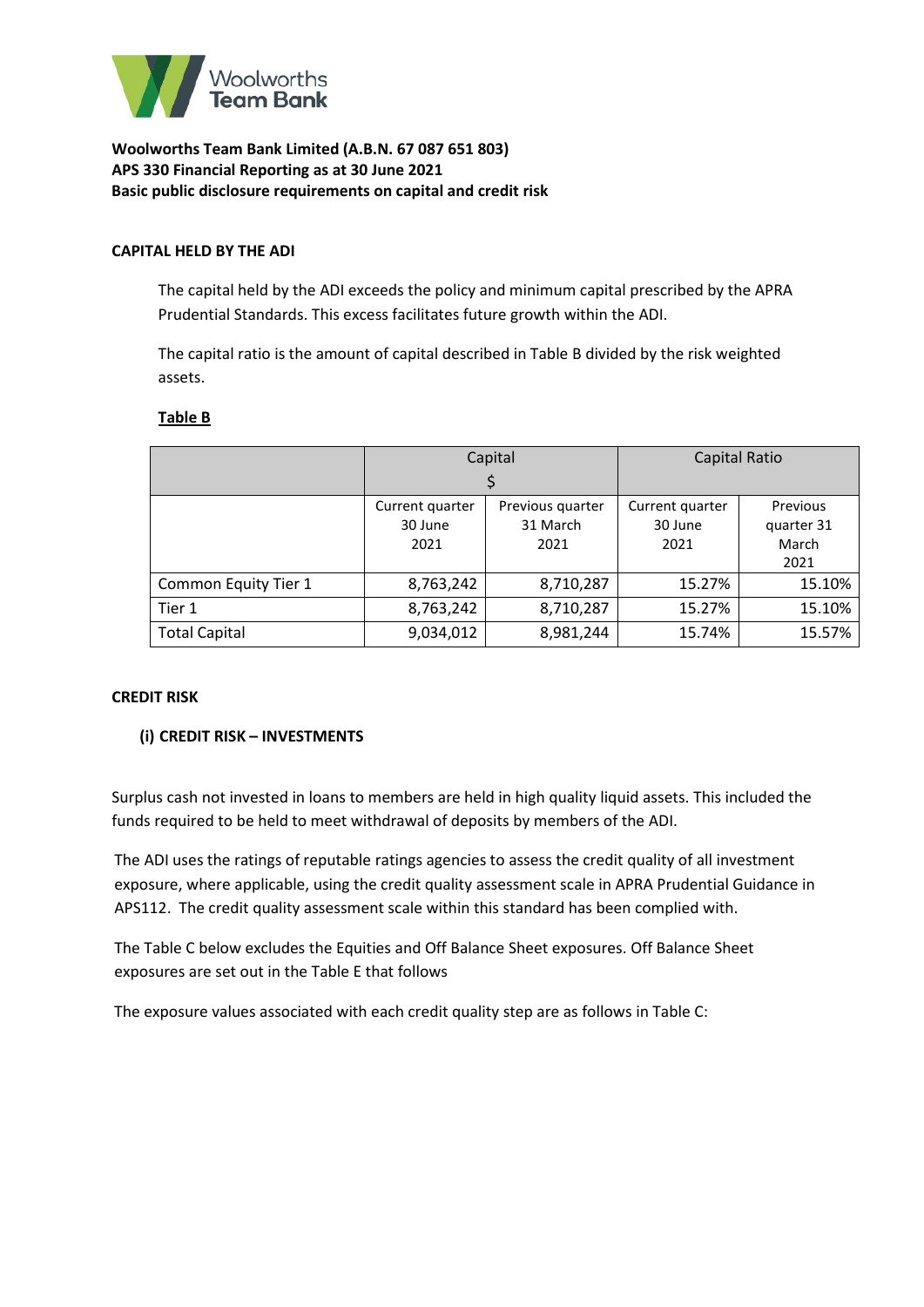

# **Table C**

## **Current Quarter 30 June 2021**

|                    | Current quarter |                   |                          |            |                          |             |
|--------------------|-----------------|-------------------|--------------------------|------------|--------------------------|-------------|
| <b>Investments</b> | Average gross   | Carrying value on | Past due                 | Impaired   | Specific                 | Increase in |
| with banks and     | exposure in     | balance sheet     | facilities               | facilities | Provision                | specific    |
| other ADI's        | quarter         |                   |                          |            | as at end                | provision   |
|                    |                 |                   |                          |            | of quarter               | and write   |
|                    |                 |                   |                          |            |                          | offs in     |
|                    |                 |                   |                          |            |                          | quarter     |
|                    |                 | \$                | \$                       | \$         | \$                       |             |
| Cuscal             | 10,596,171      | 10,379,956        |                          |            | $\overline{\phantom{0}}$ |             |
| <b>Banks</b>       | 13,981,736      | 15,606,547        |                          |            | $\overline{\phantom{a}}$ |             |
| Government         | 8,776,193       | 9,106,605         | $\overline{\phantom{0}}$ |            | $\overline{\phantom{a}}$ |             |
| <b>Total</b>       | 33,354,100      | 35,093,108        | $\blacksquare$           |            | $\blacksquare$           |             |

## **Previous quarter 31 March 2021**

|                | Previous quarter |                   |            |            |                          |             |
|----------------|------------------|-------------------|------------|------------|--------------------------|-------------|
| Investments    | Average gross    | Carrying value on | Past due   | Impaired   | Specific                 | Increase in |
| with banks and | exposure in      | balance sheet     | facilities | facilities | Provision                | specific    |
| other ADI's    | quarter          |                   |            |            | as at end                | provision   |
|                |                  |                   |            |            | of quarter               | and write   |
|                |                  |                   |            |            |                          | offs in     |
|                |                  |                   |            |            |                          | quarter     |
|                | \$               | \$                | \$         | \$         | \$                       |             |
| Cuscal         | 10,509,885       | 8,220,094         | ۰          |            | $\overline{\phantom{0}}$ |             |
| <b>Banks</b>   | 13,283,544       | 15,945,522        |            |            | $\overline{\phantom{0}}$ |             |
| Government     | 8,666,056        | 10,995,211        |            |            | $\overline{\phantom{0}}$ |             |
| <b>Total</b>   | 32,459,485       | 35,160,827        | -          |            | $\blacksquare$           |             |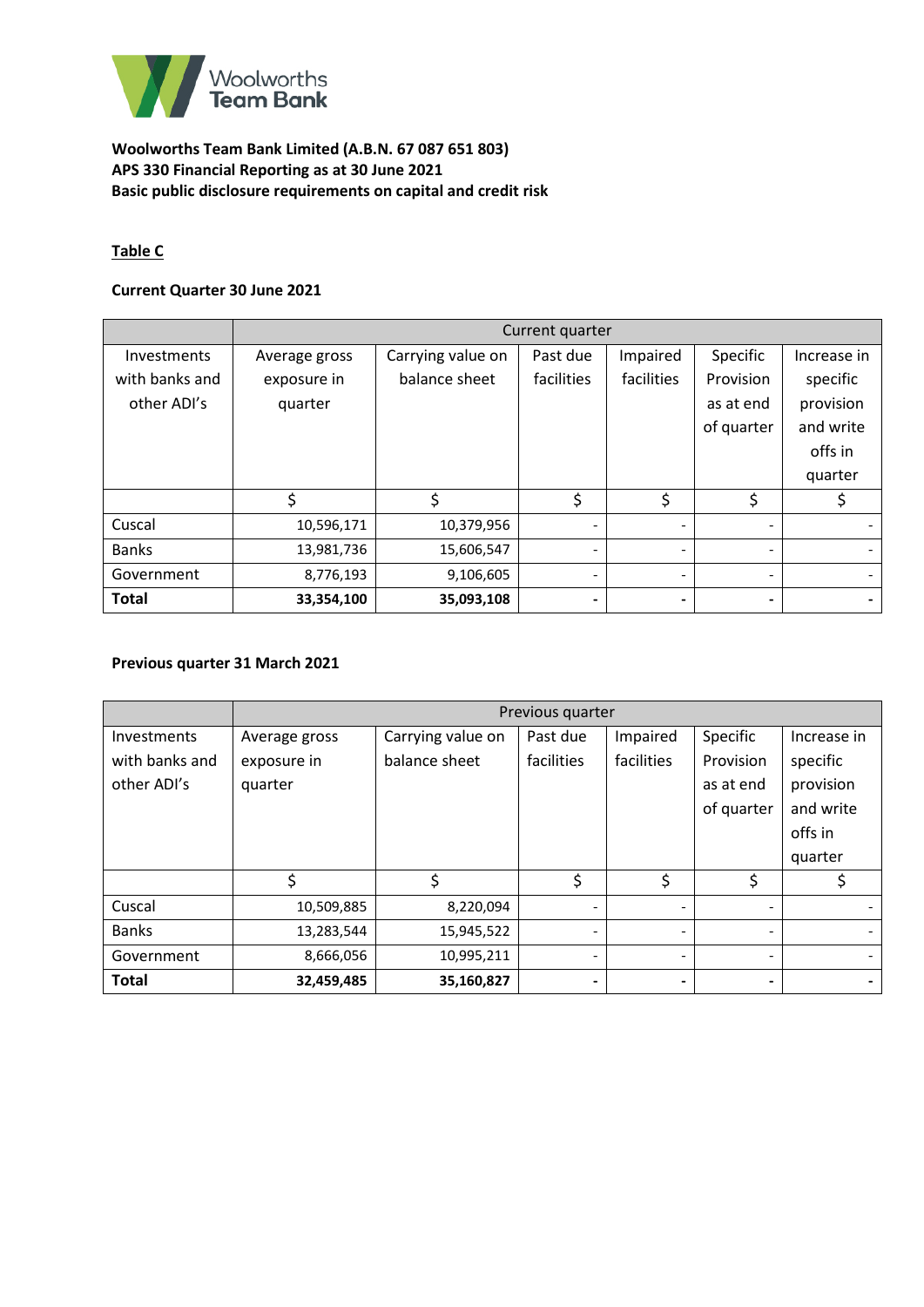

## **CREDIT RISK – LOANS**

The classes of loans entered into by the ADI are limited to loans; commitments and other non-market off-balance sheet exposures. The ADI does not enter into debt securities and over-the-counter derivatives.

## **Impairment details**

The level of impaired loans by class of loan is set out below:

- Carrying Value is the amount of the balance sheet gross of provision (net of deferred fees)
- Past due loans is the 'on balance sheet' loan balances which are behind in repayments past due by 90 days or more but not impaired
- Impaired loans are the 'on balance sheet' loan balances which are at risk of not meeting all principle and interest repayments over time
- Provision for impairment is the amount of the impairment provision allocated to the class of impaired loans
- The losses in the period equate to the additional provisions set aside for impaired loans, and bad debts written off in excess of previous provision allowances.

The impaired loans are generally not secured against residential property. Some impaired loans are secured by bill of sale over motor vehicles or other assets of varying value. It is not practicable to determine the fair value all collateral as at the balance date due to the variety of assets and condition.

The analysis of the ADI's loans by class, is as follows in Table D: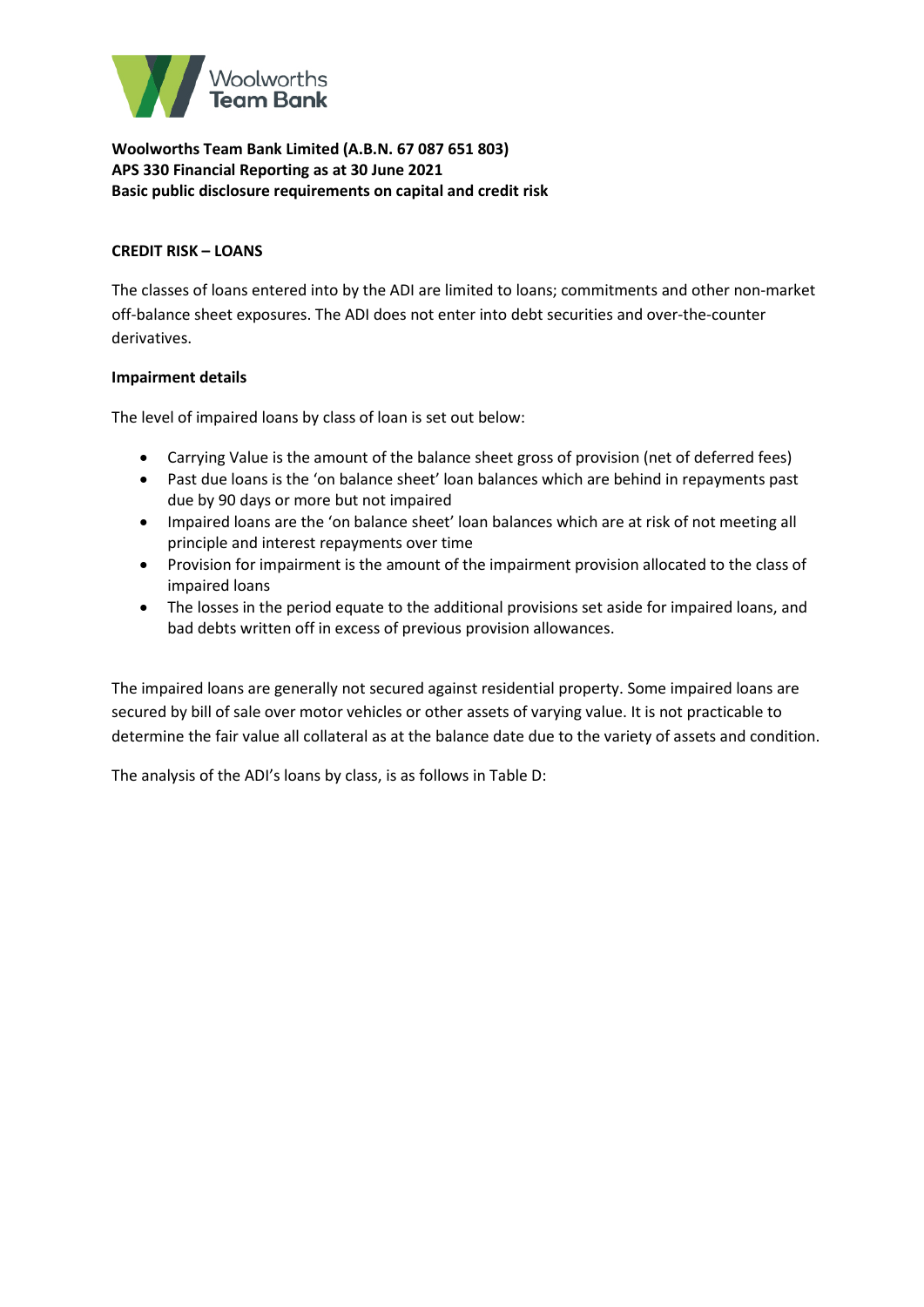

**Table D** [excludes off balance sheet exposures or equities. Off balance sheet exposures are set out in the Table E that follows]

## **Current Quarter 30 June 2021**

| Loans        | Gross       | Gross       | Commitments | Past due   | Impaired   | Specific   | Increase    |
|--------------|-------------|-------------|-------------|------------|------------|------------|-------------|
| Portfolio    | exposure    | exposure    | – redraws,  | facilities | facilities | Provision  | in specific |
|              | value -     | value on    | overdraft   |            |            | as at end  | provision   |
|              | Average for | balance     | facilities  |            |            | of quarter | and write   |
|              | the period  | sheet       | undrawn     |            |            |            | offs in     |
|              |             |             |             |            |            |            | quarter     |
|              | \$          | \$          | \$          | \$         | \$         | \$         | \$          |
| Mortgage     | 91,780,118  | 91,795,608  | 8,765,686   | 185,345    | 185,345    |            |             |
| secured      |             |             |             |            |            |            |             |
| Personal     | 7,667,854   | 7,329,513   | 23,800      | 52,713     | 52,713     | 65,134     | $-25,137$   |
|              |             |             |             |            |            |            |             |
| Overdrafts & | 876,994     | 926,605     | 920,253     | 2,132      | 2,199      | 2,157      | $-9,699$    |
| Credit cards |             |             |             |            |            |            |             |
| Total        | 100,324,966 | 100,051,727 | 9,709,740   | 240,190    | 240,257    | 67,291     | $-34,836$   |
|              |             |             |             |            |            |            |             |

### **Previous quarter 31 March 2021**

| Loans                        | Gross       | Gross      | Commitments | Past due   | Impaired   | <b>Specific</b> | Increase    |
|------------------------------|-------------|------------|-------------|------------|------------|-----------------|-------------|
| Portfolio                    | exposure    | exposure   | - redraws,  | facilities | facilities | Provision       | in specific |
|                              | value -     | value on   | overdraft   |            |            | as at end       | provision   |
|                              | Average for | balance    | facilities  |            |            | of quarter      | and write   |
|                              | the period  | sheet      | undrawn     |            |            |                 | offs in     |
|                              |             |            |             |            |            |                 | quarter     |
|                              | \$          | \$         | \$          | \$         | \$         | \$              | Ş           |
| Mortgage<br>secured          | 91,701,583  | 91,502,873 | 8,467,092   |            |            |                 |             |
| Personal                     | 7,746,217   | 7,536,780  | 29,300      | 53,454     | 53,454     | 90,271          | 4,824       |
| Overdrafts &<br>Credit cards | 858,331     | 903,267    | 1,031,240   | 12,300     | 12,589     | 11,856          | -5,379      |
| <b>Total</b>                 | 100,306,131 | 99,942,920 | 9,527,632   | 65,754     | 66,043     | 102,126         | $-555$      |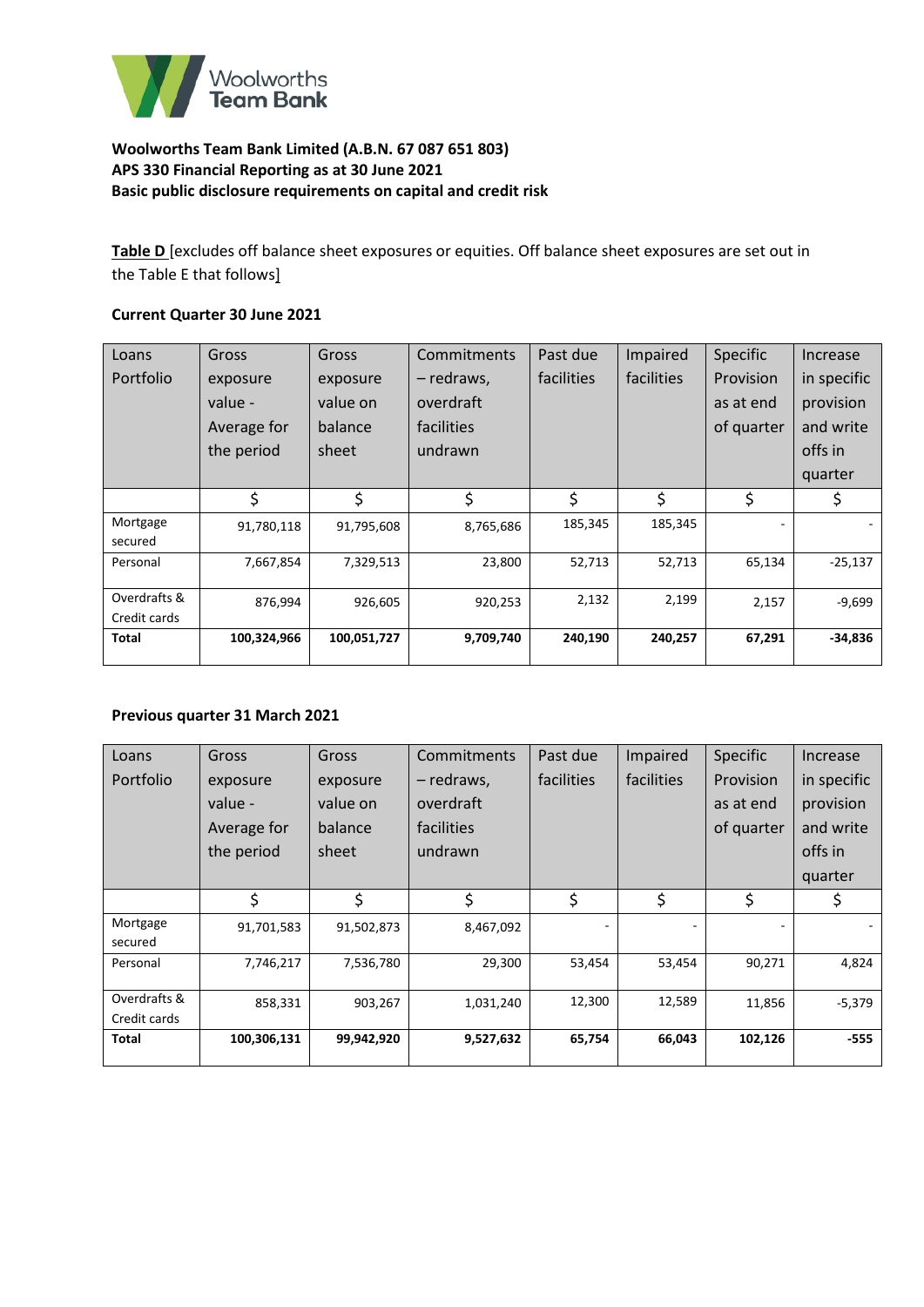

## **General Reserve for Credit Losses**

This reserve is set aside to quantify the estimate for potential future losses in the loans and investments.

In addition to the provision for impairment, the Board has recognised the need to make an allocation from retained earnings to ensure there is adequate protection for members against the prospect that some members will experience loan repayment difficulties in the future.

The reserve has been determined on the basis of the past experience with the loan delinquency and amounts written off.

The value of the reserve is amended to reflect the changes in economic conditions, and the relevant concentrations in specific regions and industries of employment within the loan book.

|                | <b>Current quarter</b><br>30 June 2021 | <b>Previous quarter</b><br>31 March 2021 |
|----------------|----------------------------------------|------------------------------------------|
| <b>Balance</b> | \$270,770                              | \$270,957                                |